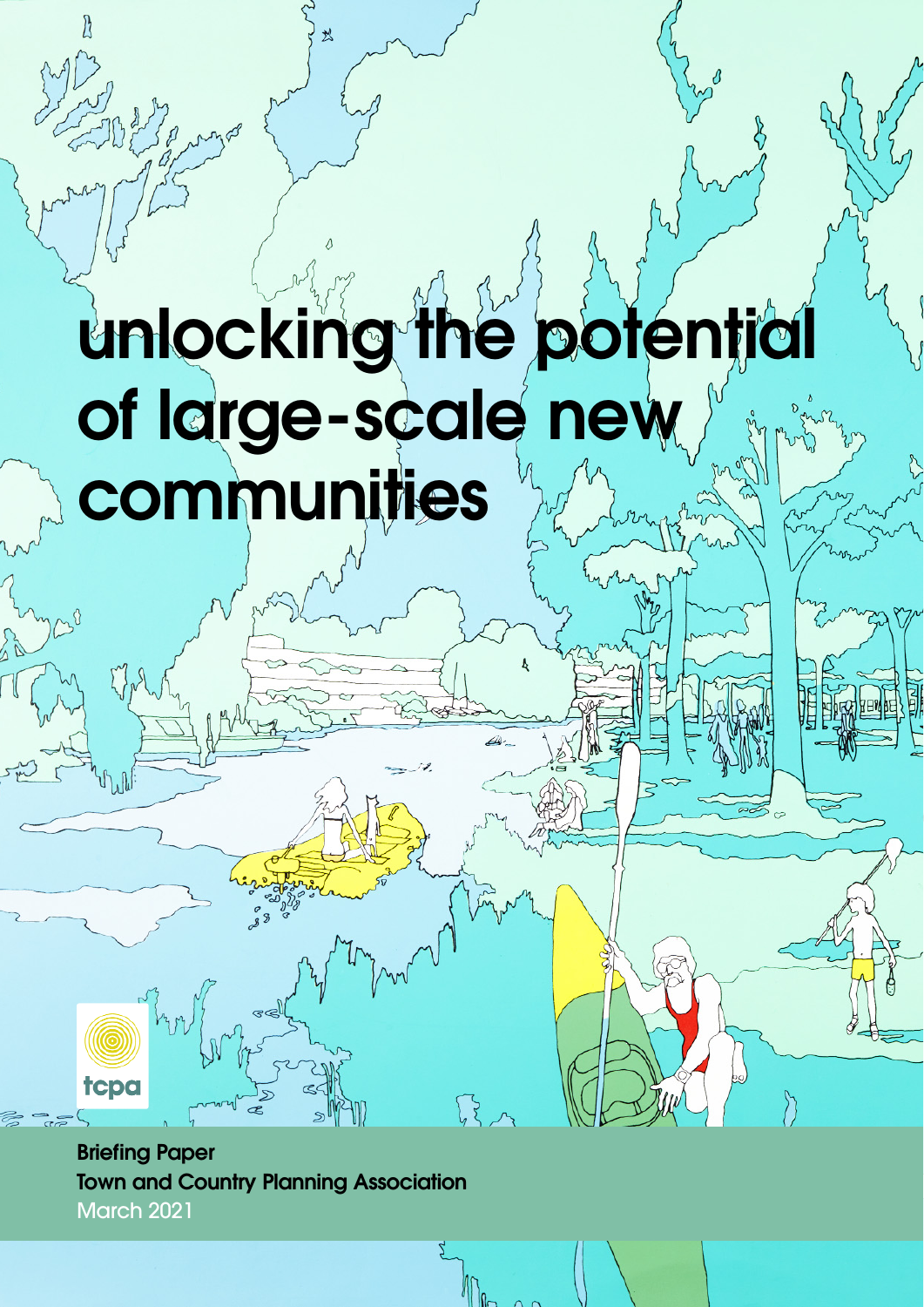### **Unlocking the Potential of Large-Scale New Communities**

TCPA Briefing Paper © TCPA, March 2021

Town and Country Planning Association 17 Carlton House Terrace London SW1Y 5AS t: +44 (0)20 7930 8903 **www.tcpa.org.uk**

### **Acknowledgements**

The TCPA is grateful for the generous support of Hyas Consulting and the Lady Margaret Paterson Osborn Trust. The views expressed in this publication are based on policy analysis, research, case studies and feedback from practitioners, and are not necessarily those of the guide's sponsors.

### **The Lady Margaret Paterson Osborn Trust**



Hyas is a town planning, masterplanning and placemaking consultancy with a particular niche and high level of knowledge and experience in providing advice, capacity and support to councils across the UK where new Garden Communities are coming forward. For further information visit: **www.hyas.co.uk**

Cover image: Canal Walk, by Andrew Mahaddie, c.1975. DWC/01/02/016 [edited] © Milton Keynes Development Corporation. Crown Copyright. Issued under the Open Government Licence v.3.0. Image courtesy of Milton Keynes City Discovery Centre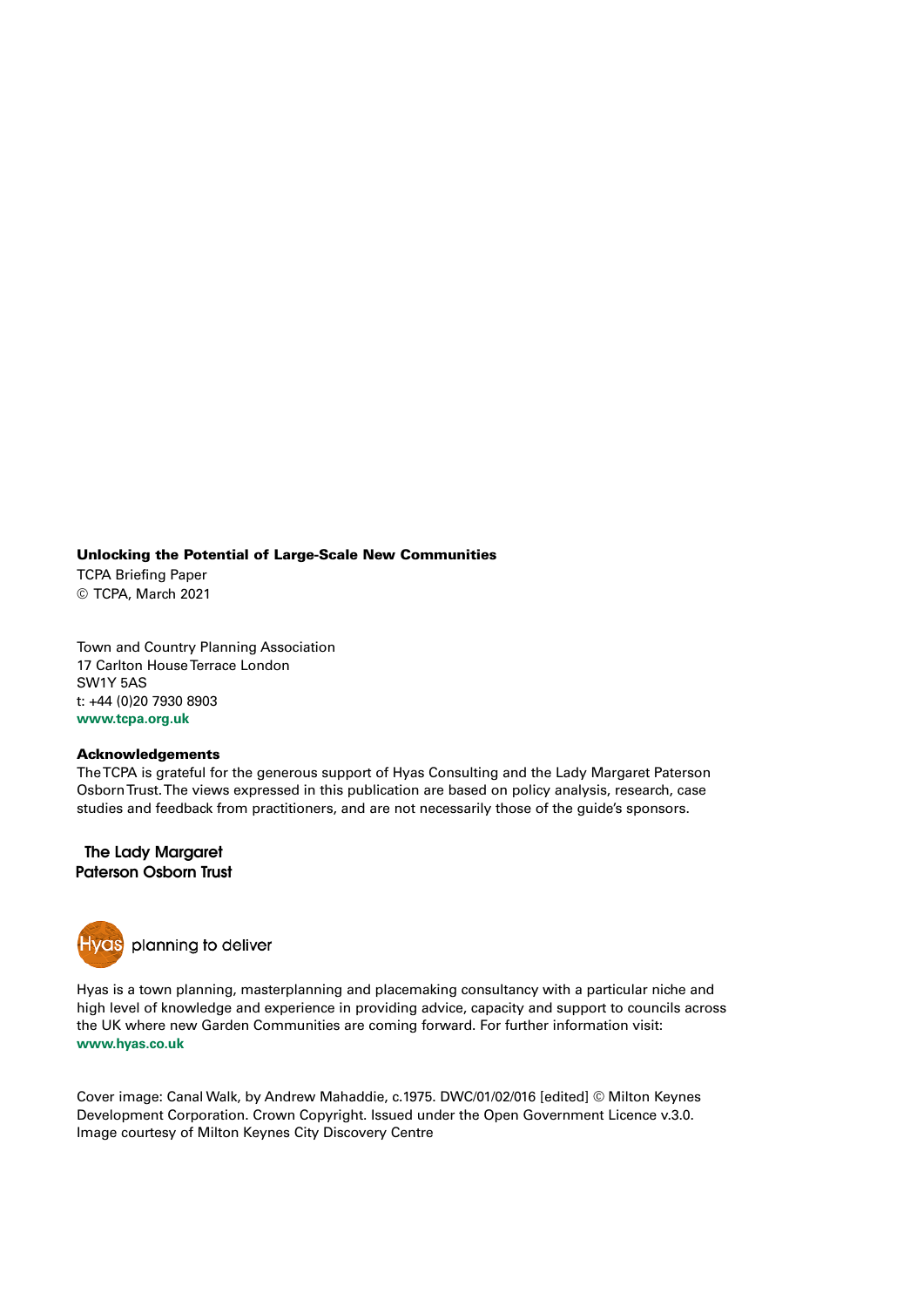### section 1 introduction

Over the last decade there has been a growing consensus that, alongside the renewal of our existing towns and cities, larger-scale new communities are an important part of the portfolio of solutions needed to tackle the nation's housing crisis. New communities can offer multiple benefits, creating highly sustainable new environments for people while simultaneously increasing the rate of housing delivery and avoiding urban sprawl. A strategic approach to housing development also offers economies of scale and greater certainty in the development process, which can help to de-risk delivery and create attractive investment opportunities for patient investors. The UK pioneered one of the most remarkable programmes of new communities in the post-war era and its New Towns now house more than 2.8 million people.

Above all, following the interlocking Garden City Principles<sup>1</sup> of design and delivery that are necessary for modern, zero-carbon living is the stand-out opportunity offered by large-scale development. Embedding these principles into a long-term and comprehensive masterplan to guide the development over time creates an opportunity to deliver healthier, more rewarding and more affordable ways of living. The Garden City Principles' emphasis on creating stewardship bodies is directed at securing the quality of these new places over the long term.

Given the consensus about the value of development at scale, why does it continue to be so difficult to achieve in practice? There are, of course, successful examples of a large-scale approach to development being built out in places such as Bicester, but as a general rule the kind of ambition shown in the post-war New Towns programme is lacking, despite the pressing challenges of the current housing crisis. The new community option is still seen as

both politically and economically risky – perhaps with good reason, given the recent fate of some 'locally led' large-scale development proposals. The government has committed to the principle of new communities through the National Planning Policy Framework (NPPF) and its Garden Communities programme, and has advocated four new communities delivered by Development Corporations in the Oxford-Cambridge growth arc.2 However, there remains uncertainty over the intrinsic sustainability of some of these places in terms of location, design standards, and effective delivery. As we begin to emerge into a post-COVID-19 world, the opportunity to deliver a step-change in both housing quality and delivery rates by building highly sustainable new places remains largely unrealised.

This short briefing paper highlights some of the key challenges surrounding the current debate on large-scale development, and sets out some key actions that local and national government could take to unlock the opportunities it offers. The paper focuses on distilling the TCPA's recent learning on the barriers to delivering largescale growth, particularly lessons that have emerged over the last decade. Drawing on the lessons of the New Towns programme, it also offers recommendations on the best form of delivery vehicle to use, and on how we might best go about identifying need and location. From the outset it is useful to be precise about what we mean by large-scale growth here: this briefing paper is concerned with larger-scale new developments of over 10,000 homes, primarily in distinct new settlements (as opposed to extensions of existing towns or cities).3 While there are specific opportunities and challenges at this scale, the majority of the lessons also apply to smaller new communities and urban extensions of less than 10,000 homes.

#### **Notes**

- 1 The TCPA's Garden City Principles are set out at **https://www.tcpa.org.uk/garden-city-principles**
- 2 The commitment to explore the case for up to four Development Corporations in the Oxford-Cambridge growth arc was first made in the March 2020 Budget Report (Budget 2020 Delivering on Our Promises to the British People. HC 121. HM Treasury, Mar. 2020. **https://assets.publishing.service.gov.uk/government/uploads/system/uploads/attachment\_data/file/871799/Budget\_2020\_Web\_Accessible\_ Complete.pdf**). It is referenced in Spending Review 2020. HM Treasury, Dec. 2020. **https://www.gov.uk/government/publications/spendingreview-2020-documents/spending-review-2020**; and most recently in the government's plan for developing a long-term spatial framework, Planning for Growth in the Oxford-Cambridge Arc: An Introduction to the Oxford-Cambridge Arc Spatial Framework. HM Government, Feb. 2021. **https://www.gov.uk/government/publications/planning-for-sustainable-growth-in-the-oxford-cambridge-arc-spatial-framework**
- 3 This figure corresponds to the scale of the smaller New Towns designated under the New Towns Act such as Hatfield, Peterlee, and Newton Aycliffe. The smallest was Newtown in Mid-Wales, with a proposed population of just 11,500 people, but this was built for the specific purpose of providing homes to support an existing employment base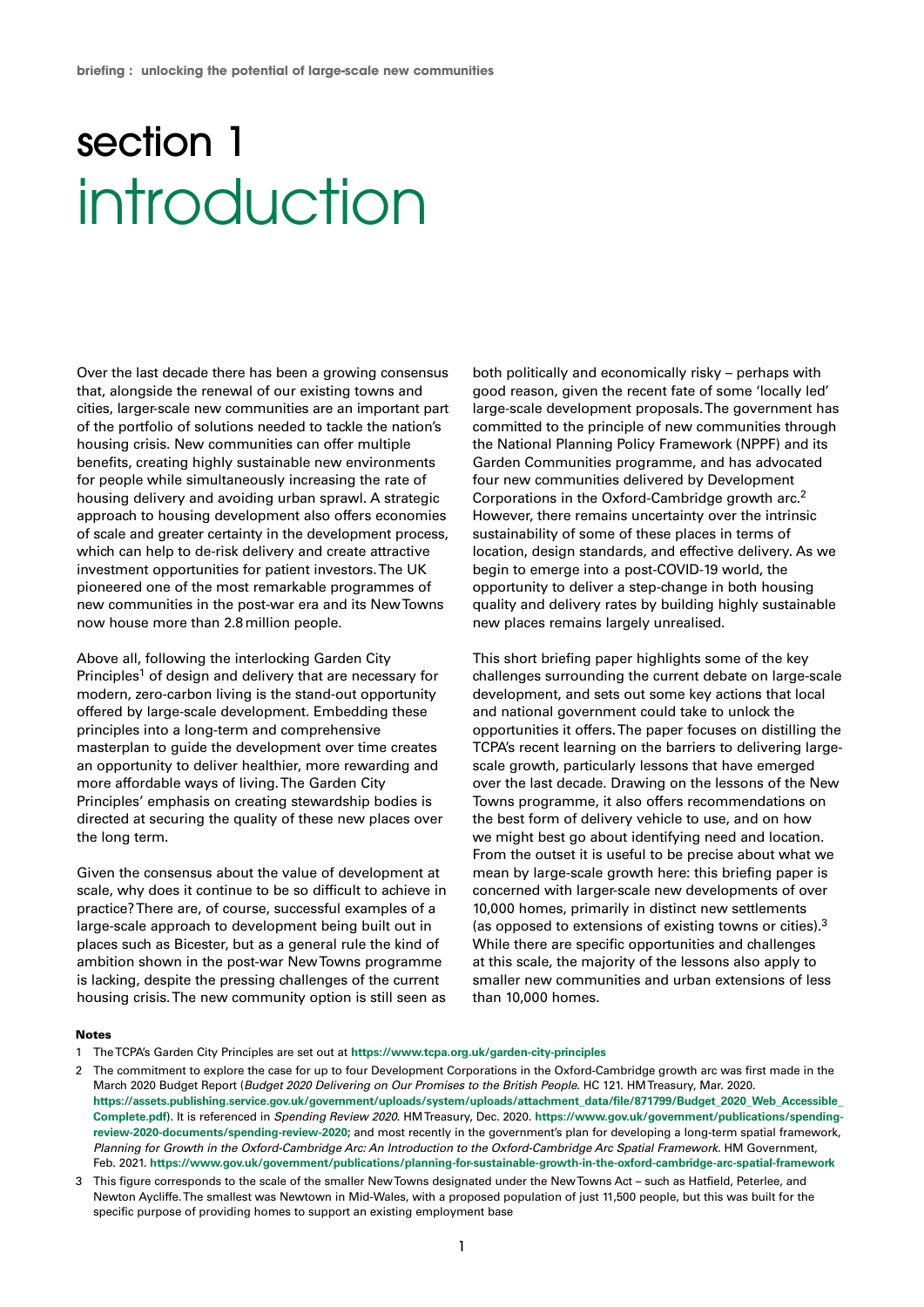### section 2 the current state of play

Central government in England does not currently play a clear strategic role in the site identification or delivery of new communities. Nor does it set a wider strategic context which might help in identifying areas of search for local designations. The National Infrastructure Strategy<sup>4</sup> sets out a range of investment priorities, but it does not provide a wider spatial framework which might give an indication of long-term priority housing growth areas and their relationship to infrastructure investment. There are ad hoc exceptions to this approach, most obviously in the government's support for the Oxford-Cambridge growth arc. Homes England is the government's 'housing accelerator', sponsored by the Ministry of Housing, Communities and Local Government (MHCLG). It provides a range of support and investment for a number of large-scale projects. This includes projects at an early stage, projects that are already going through the local planning process, and projects that are part of the Garden Communities programme. While support is provided by Homes England, responsibility for the Garden Communities programme rests with MHCLG.

At present, the primary role of central government and its agencies in supporting large-scale new development through the local planning process is to offer encouragement, brokerage, and funding (for capacity and infrastructure).<sup>5</sup> In places such as Burgess Hill in West Sussex and Northstowe, to the north-west of Cambridge, Homes England has assisted local partners directly in delivery, acquired land and taken on a master-developer role. Sites that are part of the Garden Communities programme have been provided with a support package, primarily through the programme, which helped in accessing resources from other government funds.6 This role also includes brokerage and instituting legal changes to support delivery, such as the introduction of the option to set up 'Locally led New Town Development Corporations' and the occasional one-off designation of Urban Development Corporations, such as for the proposal at Toton.7 **But the specific responsibility of policy-setting, promoting, consenting and delivering the majority of large-scale housing schemes rests with local government. It follows that the burden of political risk also rests with local authorities.**

Over the last decade, local authority interest in meeting housing needs through large-scale new communities has increased. This has been due partly to encouragement through national planning policy, but is also due to the political attractiveness of meeting housing need in one strategic location. By the end of 2019 there were 49 'garden communities' being promoted by local authorities under government's programme. Not all of these were new settlements and only 15 were 'garden towns' of over 10,000 homes, with only one of over 15,000 homes (at Ebbsfleet), the latter being a hybrid made up of existing planning consents now being overseen by an Urban Development Corporation.8 While some larger sites are progressing through the process, as in Carlisle or at Otterpool Park, there is no example of a proposal for a settlement that matches the scale and ambition of a New Town, and not all of the proposals have gained planning consent.

Perhaps of most concern is that places in the programme are not required to adopt the Garden City Principles. A set of 'Garden Community Qualities' was included as a requirement in the most recent Garden Communities prospectus. This was a huge step forward, particularly given government's aversion to specifying standards for new development in the last 10 years, but these qualities are essentially a weaker version of the Garden City Principles, and many places became part of the programme before they were defined. This has led to some places committing to the Garden City Principles in a very 'flexible' way, with the result that some of the developments are not ideally located or able to seize the opportunity to deliver high standards, land value capture, and long-term stewardship.

It is important to emphasise the success of some local authorities in supporting large-scale growth, with considerable efforts being made by some authorities and their partners to deliver ambitious developments to high standards. In some places officers and delivery partners have a genuine commitment to the Garden City Principles. However, there remains a raft of practical barriers that are encountered at every stage of the development process, from site identification and consenting to detailed negotiations on infrastructure investment and build-out rates, all of which can prevent this ambition being realised.

The TCPA has summarised a number of the practical barriers that have been encountered by members of the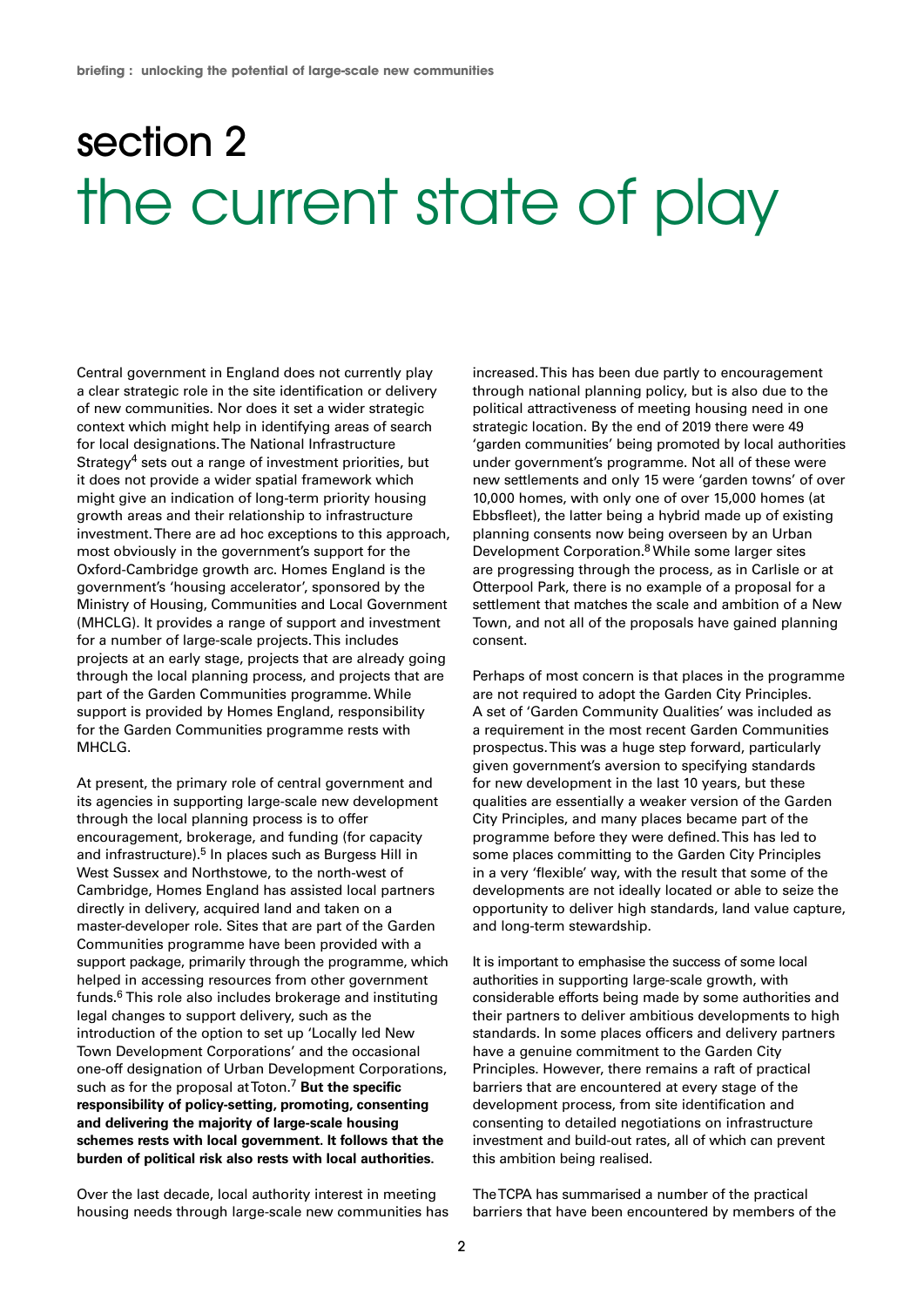TCPA New Communities Group.<sup>9</sup> The most significant include:

- a lack of a consistent political leadership at both national and local levels, which undermines confidence in the delivery of long-term growth;
- a lack of skills and capacity among planning teams and elected members;
- a lack of effective, strategic cross-border co-operation on identifying new locations;
- a deficit in infrastructure investment, particularly in transport and affordable homes (including those for social rent);
- complexities in the viability testing process, and particularly in the factors to be applied to developer and landowner returns;
- tensions between private sector delivery rates based on local market conditions and local authorities' wider aspirations and obligations for housing delivery; and
- national planning policy, which can undermine the case for taking a long-term, large-scale strategic approach to meeting housing need by instead focusing on short-term land supply and housing delivery tests.

The significance of each of these problems can vary from case to case, but a lack of overall investment in infrastructure and the failure to co-ordinate action among infrastructure partners is a common problem. This leads to the related and important problem of effective sequencing.

The successful delivery of highly sustainable growth at scale depends on a clear sequence of planning, consent and delivery milestones, particularly in relation to transport and social infrastructure. The failure of any one of these elements compromises both the delivery and the sustainability of the development and can reinforce patterns of behaviour which undermine wider public health and sustainability objectives. In its starkest form, such failure can simply prevent access to a new site. The more complex the institutional arrangements and the greater the number of partners – from Network Rail to Local Enterprise Partnerships to the Department of Health – the harder it is for a local authority with limited powers to unblock the development process. There is no doubt that England has a uniquely complex assortment of investment partners who need to be effectively managed if large-scale development is to be secured.

### **Notes**

- 4 National Infrastructure Strategy. CP 329. HM Treasury, Nov. 2020.
- **https://assets.publishing.service.gov.uk/government/uploads/system/uploads/attachment\_data/file/938539/NIS\_Report\_Web\_Accessible.pdf** 5 A summary of the funding sources for new communities can be found at **https://www.tcpa.org.uk/funding-opportunities-for-newcommunities**
- 6 See the government's 'Garden communities' webpage, at **https://www.gov.uk/government/publications/garden-communities**
- 7 '£235m vision for future of East Midland economy unveiled as region comes together to fight back post-Covid'. Press Release. East Midlands Council, 28 Oct. 2020. **https://www.emcouncils.gov.uk/write/Press\_Release\_28.10.pdf**
- 8 How Does Your Garden Grow? A Stock Take on Planning for the Government's Garden Communities Programme. Lichfields, Dec. 2019. **https://lichfields.uk/media/5638/how-does-your-garden-grow\_a-stock-take-on-planning-for-the-governments-garden-communitiesprogramme.pdf**
- 9 The New Communities Group (NCG) was set up in 2009 by the TCPA and the Department for Communities and Local Government. Together, members of the NCG are providing innovative local leadership for plans delivering in the region of 280,500 new homes – see **https://www.tcpa.org.uk/new-communities-group**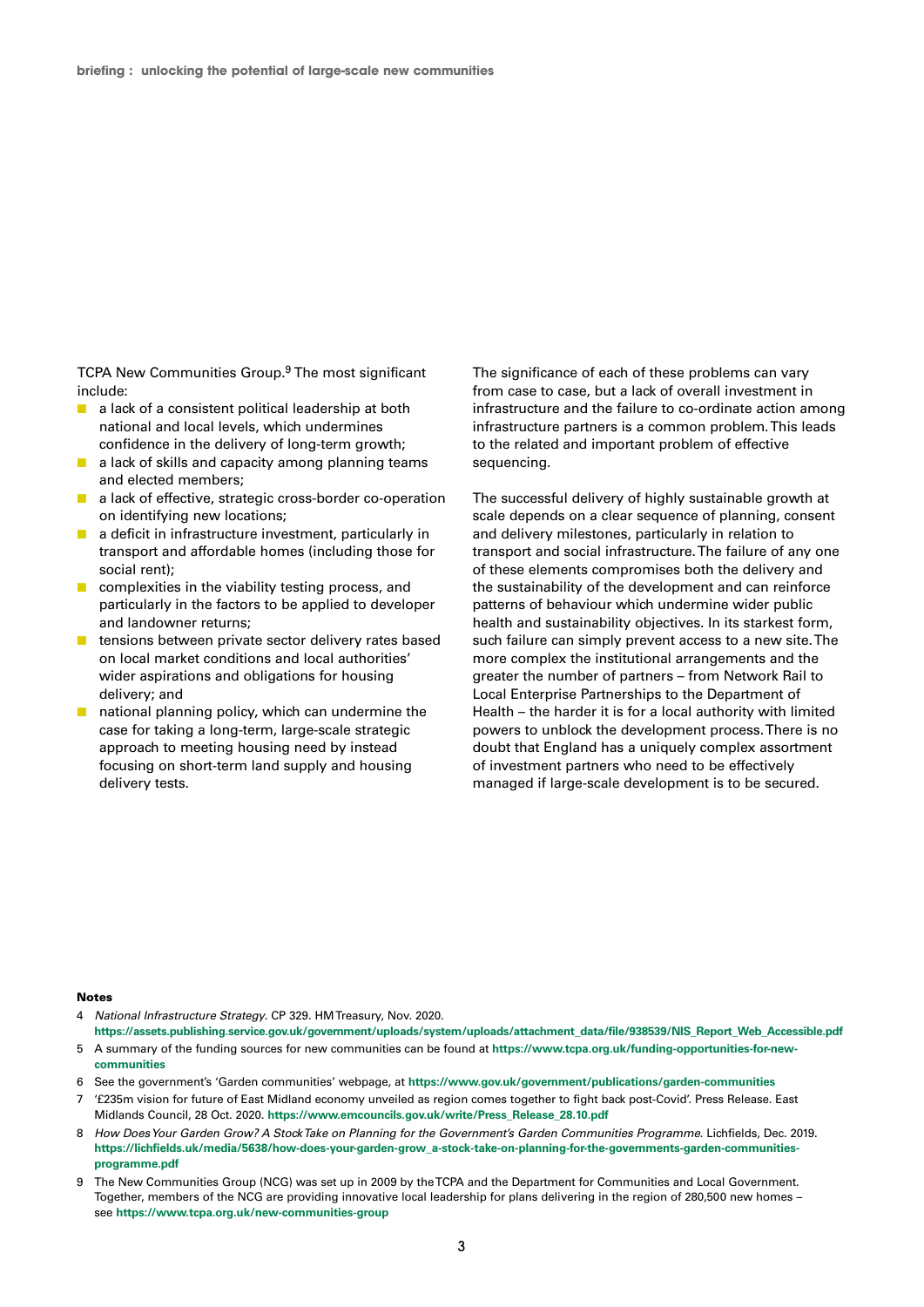### section 3 recent lessons large-scale new community delivery

In the face of the sort of problems that hinder the delivery of large-scale new sites across England set out in Section 2, some local authorities have attempted to think strategically for the long term, but the level of success has been patchy and inconsistent. Some proposals have advanced successfully through local plan-making processes, whereas others, sometimes of a similar nature, fail to satisfy the needs of the system. Three illustrations of the challenges are set out below, based upon recent Local Plan Examination outcomes in 2020. These case studies are presented not in judgement on whether or not the outcomes were right, but as illustrations of some of the current challenges.

### **Example 1 – Easton Park, North Uttlesford, and West of Braintree Garden Communities (Uttlesford District Council)**

Uttlesford District Council draft Local Plan 2019 contained proposals for three new large-scale 'Garden Communities', put forward on the basis that further defining detail would be provided through future site-specific policy and guidance.

In January 2020 the Local Plan Examination Inspectors wrote to the council identifying a number of concerns over the soundness of the plan. The Inspectors were unconvinced that ambitions on land value capture, vision, leadership and community engagement, and long-term stewardship of assets would be achieved, and stated that the mechanisms by which they would be delivered were not readily evident – despite the council suggesting a collaborative mechanism and evolving a proactive delivery approach alongside planning policy.

The Inspectors noted that some of the landowners had shown a degree of reluctance to agree with the land value capture and collaborative partnership approaches, leaving them with concerns that the plan's stated vision for the new settlements would not be met. In addition, they requested more detail and definition on strategic infrastructure requirements and scheme viability testing, even though the proposed schemes had lifetimes of at least 20-30 years, with the consequent practical difficulty in providing such detail or absolute certainty. Among other concerns the Inspectors also took issue with the council's approach in attempting to define a long-term

strategy. Alongside concerns that the council has failed to identify a sufficient number of smaller sites that could deliver homes in the short to medium term and help to bolster the five-year housing land supply, the Inspectors stated that 'the Garden Community approach predetermines the strategy long beyond the plan period and so is unduly inflexible'. This fundamentally brings into question whether the system can properly accommodate long-term strategic growth. As a result, after many years of work and costly evidence-gathering, the council had to withdraw the plan and start work again.

### **Example 2 – New Settlement at Murrell Green/Winchfield (Hart District Council)**

Hart District Council's Local Plan to 2032, submitted in 2018, proposed a new settlement as part of its approach to growth, identifying an area of search for up to 5,000 dwellings, to be further explored through the preparation of future planning policy. Delivery was not required to meet identified housing need during the plan period, but the proposal was put forward as a longer-term opportunity and in an attempt to recognise the lead-in time needed when thinking about large-scale development.

The Examining Inspector responded in February 2020, setting out his concerns over the soundness of the new settlement proposal policy. Although its housing provision was not relied upon by the plan, its inclusion was considered to be establishing the principle of a new settlement as the most appropriate growth strategy for meeting the council's long-term needs. The Inspector was not satisfied on the level of background evidence given and held that a significant level of further supporting work would be required for the policy to be found sound, including more detailed site assessments, infrastructure analysis, viability testing, evidence on deliverability, and further assessment via the Sustainability Appraisal process, which would need to be carried out in an impartial manner and consider all possible alternative future strategies.

Overall, the Inspector concluded that the proposal was not justified given his doubt that a comprehensive and inclusive new community could be delivered and his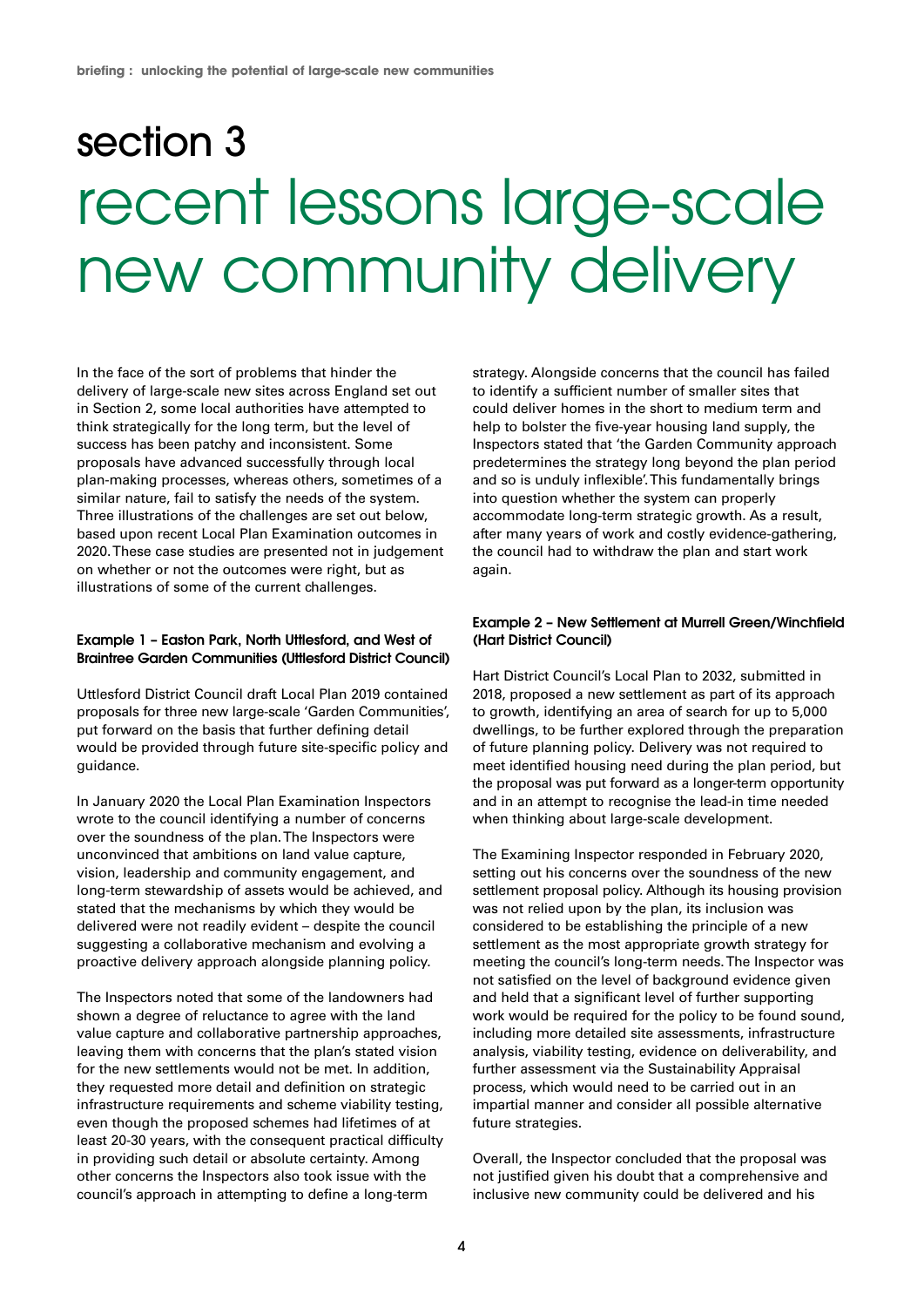judgement over a lack of testing to demonstrate the new settlement to be the most appropriate long-term growth strategy.

The council decided to modify the plan in line with the Inspector's findings and remove the proposal for a new settlement entirely, leaving it as a matter now to be re-addressed through future plan-making processes.

### **Example 3 – North Essex Garden Communities (Braintree District Council, Colchester Borough Council, and Tendring District Council)**

Braintree District Council, Colchester Borough Council and Tendring District Council set out a shared approach in their Local Plans, submitted in 2017, promoting three cross-boundary 'garden communities', to contain over 40,000 new homes and to be delivered to Garden City principles. The initiative was the largest in the government's Garden Communities programme and won two Housing Infrastructure Fund awards which would have committed nearly £400 million for local strategic infrastructure. A delivery company was established, with recognition that it could become one of the first greenfield 'Locally Led New Town Development Corporations'.

Following a lengthy period of examination, the Inspector set out his conclusions in June 2020. He considered that two of the proposals were not deliverable. This decision was based on an assessment of highly detailed and complex evidence and assumptions on infrastructure and viability. He argued that assumptions should be based on historic practice and experience of delivery from projects. However, such practice and experience are not particularly comparable to the scale and type of schemes that were being suggested. A narrow approach based upon recent developer practice hinders an ability to think to the future – to do things differently and better than has been done before.

The proposals were supported by the councils and the scheme promoters but strongly opposed by local communities. A lack of confidence in the delivery of future strategic infrastructure, and a judgement that the sites would not deliver sufficient returns for landowners, resulted in the Inspector ruling out two of the three proposals. In the interest of moving forward, the councils have accepted modifications and are now proceeding with only one of the three proposed schemes. After several years of challenging, expensive and pioneering activity, the delivery company was disbanded and most of the approved infrastructure funding was lost.

#### **Issues and challenges to be resolved**

These cases illustrate just a few of the complex issues encountered through the current approach to gaining planning approval for locally led, large-scale new communities. They provide a flavour of the ongoing challenges facing local authorities contemplating the long-term development of new settlements and future growth. The cases were all judged against the 2012 NPPF, and there have since been some limited changes in national policy to address the problems of long-term uncertainty and viability testing. However, the bar is still set high, and the risks are great for anyone attempting to show ambition for the long term.

Unless future policy and guidance recognises the reality of uncertainty, and properly addresses the question of viability (the balance between infrastructure costs and land value expectations), local authorities are unlikely to be willing to take the risk of planning for new communities.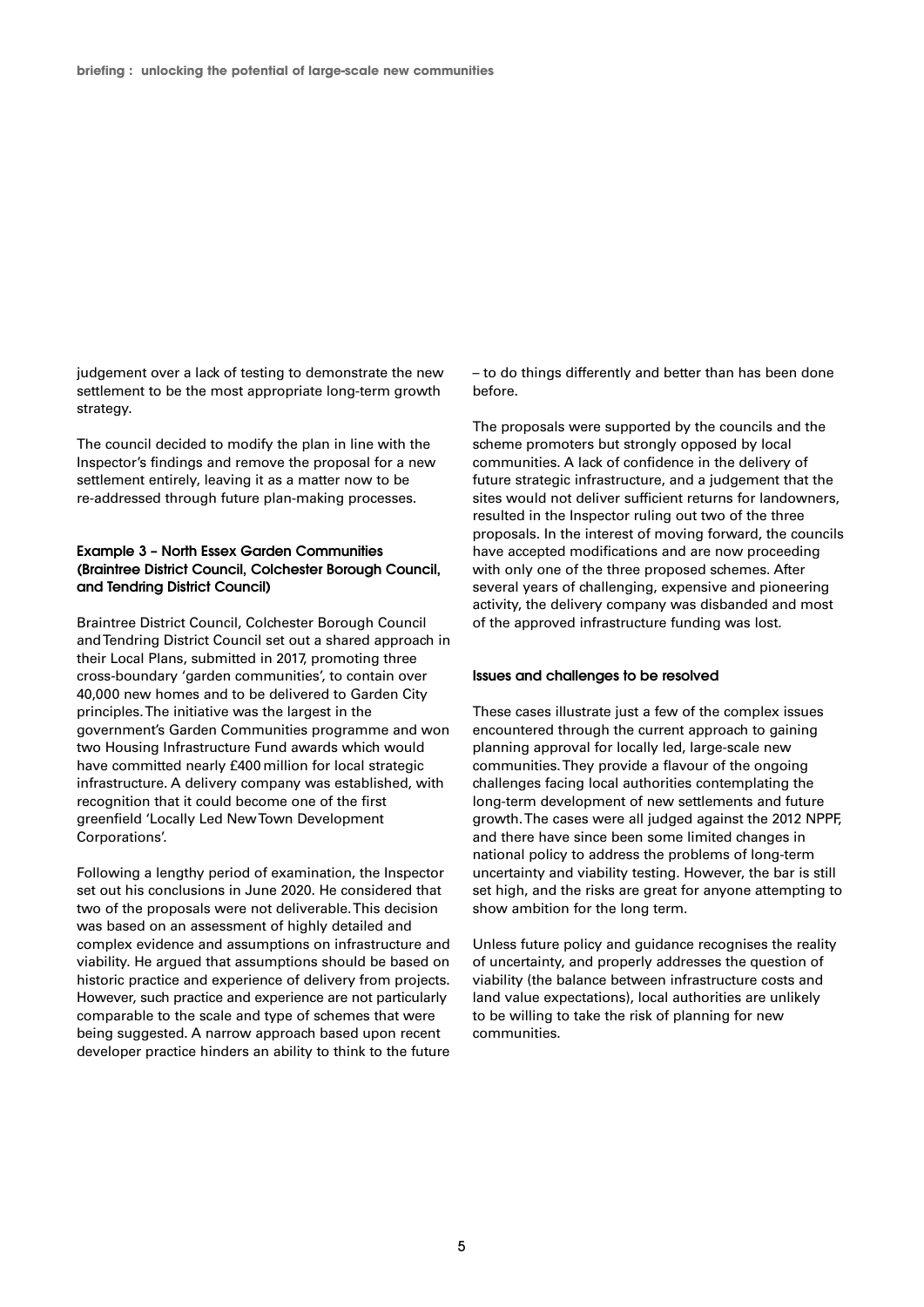### section 4 why the current approach is inadequate

Section 3 makes clear that, while large-scale development can be – and in some cases is being – promoted through the existing local planning system, there are multiple barriers that actively deter local authorities from taking a strategic approach. Recent setbacks have acted as a strong disincentive for local authorities looking to take an ambitious approach. There is also no doubt that there is unfulfilled potential to meet much more of our housing need through sustainable new communities, rather than sticking to the current development model – which very often produces very poor outcomes. Our current system lacks many of the necessary characteristics to support large-scale growth throughout what is necessarily a longterm and complex development process. There are six related areas of dysfunction which appear to be of the greatest significance:

- the lack of a strategic approach to site identification;
- the shortage of skills and capacity in local government;
- the inadequacy of the Local Plan model for managing large-scale strategic growth;
- the failure to provide adequate financial support and clear land value capture models (including problems stemming from the complexities of viability testing);
- the lack of clarity on workable delivery models, including the multiple forms of development control that can now be deployed; and
- the general lack of public trust in the planning process, which is being reinforced by a sense that people are 'in the way' of government housing objectives.

It is significant that, while some of these difficulties relate to local government practice, the majority can be resolved only by central government action. If there were a single proposition that distilled the current problems of largescale development it would be that **the general offer from government does not provide the confidence and certainty to enable local action**. In broad terms, the balance of financial and political risks has shifted to the local level, despite national government's identification of housing delivery as a key national priority. Successful models from the past were all defined by a fairer sharing of the risks and rewards in committing to large-scale development, particularly through the role that central government can play in the day-to-day unblocking of development barriers.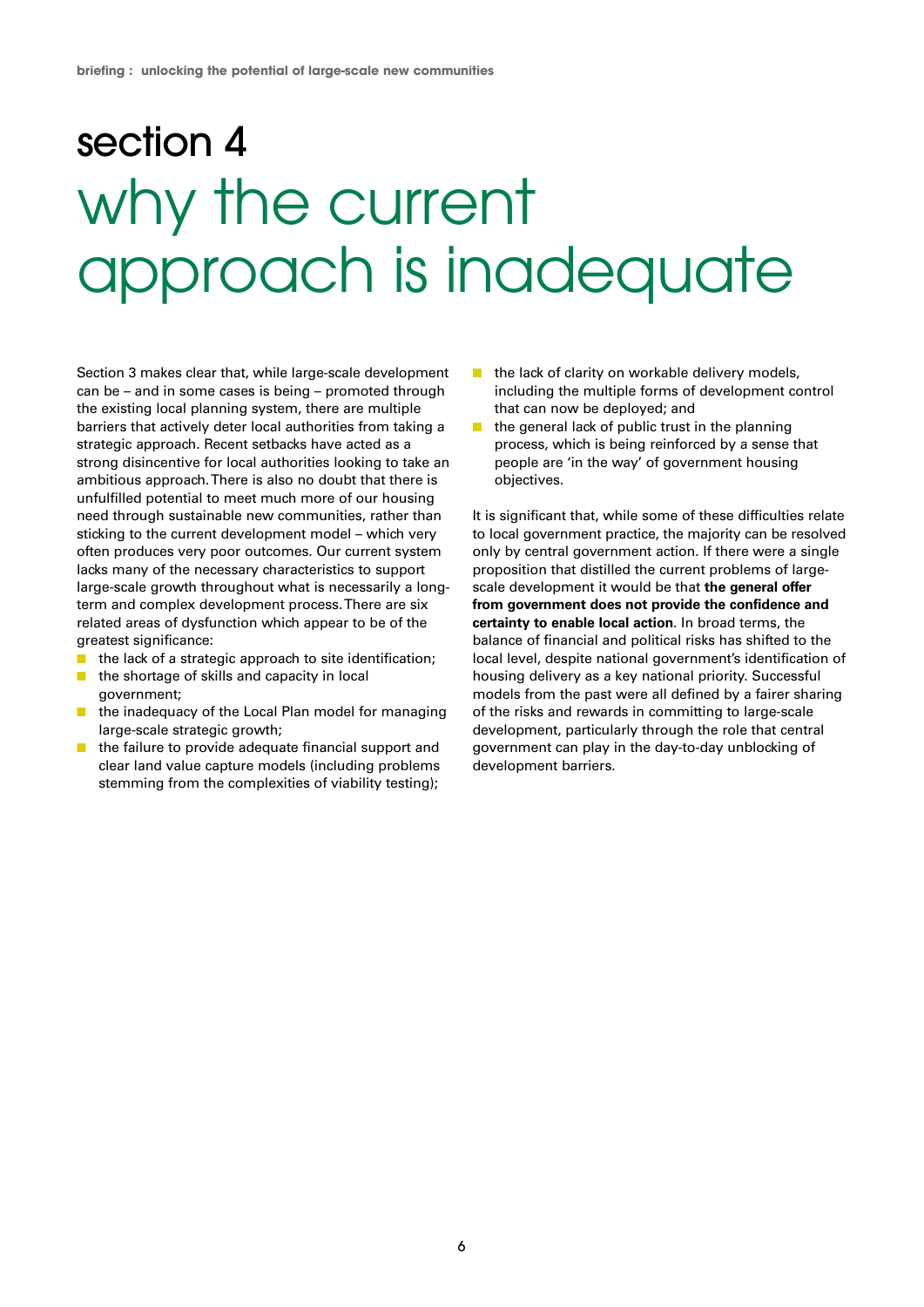### section 5 the way ahead

An enormous amount of effort has been devoted to considering the problem of increasing housing delivery. In fact, as the Independent Review of Build Out led by Sir Oliver Letwin concluded, the answer to the problem calls for a stronger role for public authorities in co-ordinating infrastructure delivery and de-risking development. It is extremely unlikely that the private sector alone or any other current business model would either be willing to take the financial risk or have sufficient public legitimacy deliver large-scale growth.

Making a reality the opportunities offered by large-scale growth in England requires changes to the current system for those proposals already in the development process and strategic changes that might secure a much more effective route for new large-scale development.

### **Improvements to the current system**

Changes to the current system are required in the following areas:

- **National policy on scale and five-year land supply and the housing delivery test:** Current national policy set out in the NPPF does not provide sufficient incentive to plan strategically for the long term and to commit to growth beyond the plan period. Without specific encouragement for longerterm planning, the focus of local planning authorities will inevitably be on meeting short-term housing requirements, resulting in priority being given to development which is easy to deliver but may often be unsustainable.
- **Viability testing based on 'existing use plus':** Changes in national guidance and policy on viability testing have supported the 'right pricing' of land whereby clear policy requirements in plan policy aim to reduce the price paid for land by developers. This is an effective form of land value capture, but is hampered by continued uncertainty about what constitutes an acceptable return to landowners. Such returns are defined for developers and increased clarity would help to speed up the assessment of viability and manage landowner expectations.
- **E Requirements for strategic planning:** There is strong case for a less ad hoc approach to strategic planning. The arrangements for London and some of the government's devolution deals give formal status to a strategic plan which can provide certainty about the role and location of new growth. But in many other case strategic arrangements are either informal or absent.
- **E** Funding for skills and enhanced capacity: Largescale development requires a unique skill set and the capacity to manage a complex process. Resourcing the required capacity is partly a matter of local government finance, but it is also about investing in planning education. There is also a need to resource the Planning Inspectorate to ensure that inspectors have the capacity and training to deal with the unique challenges of decision-making for large-scale sites.

### **Strategic solutions**

The Planning White Paper sets out a radical programme of change to the planning system. On the one hand, this provides an opportunity to make structural changes to enable large-scale growth. On the other hand, the White Paper is largely silent on the kinds of direct support that could enable such growth. While it refers to the possibility of using Development Corporations and Development Consent Orders, it does not explain how these options might be applied, nor how the new zonal planning system or national infrastructure levy could be used to support large-scale and long-term growth.

The TCPA remains concerned about the basic unsuitability of using local planning tools to facilitate strategic growth, and is strongly supportive of a modernised version of the New Towns legislation. A detailed programme for how this could be achieved was set out in the TCPA's 2014 publication New Towns Act 2015?<sup>10</sup>

Action on three major issues is vital if there is to be a step-change in the delivery of new communities:

■ **A** strategic and spatial approach to site **identification:** This briefing paper highlights the significant limitations of using a purely local process to identify sites for large-scale growth. A national and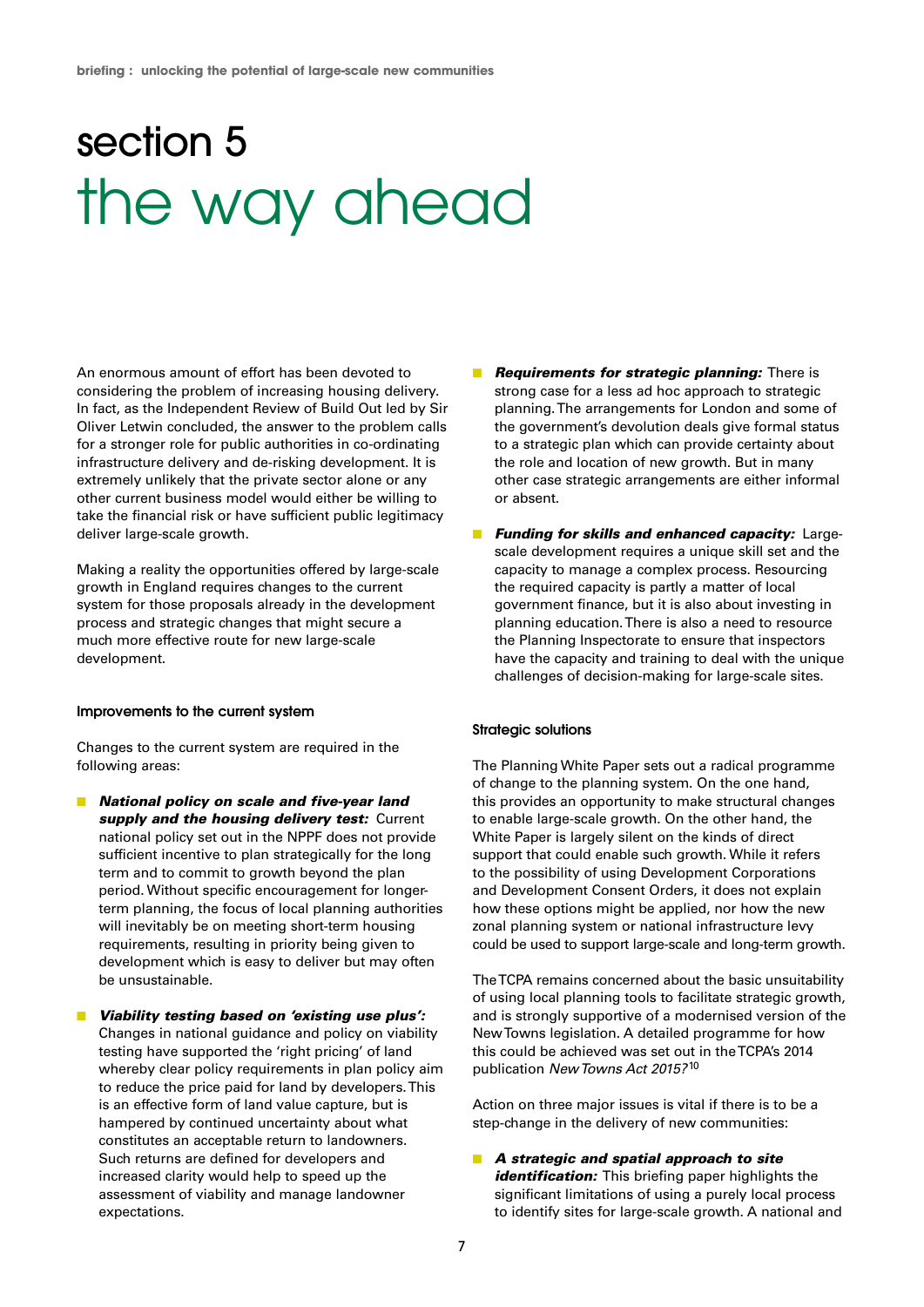regional approach to identifying the need for growth and the relationship between that need and environmental constraints and infrastructure provision is a pre-condition for future success. This requires a cascade of spatial policy, from a national plan to regional and sub-regional frameworks. Detailed proposals for this approach have been set out in the Final Report of the Raynsford Review, $11$  but the key point is that this allows for the identification of growth areas within which local authorities – enabled by government – can work together to identify the precise scale and location of new development. It also forces government to commit to a long-term narrative around national and regional development, which can give confidence to local authorities and businesses. The National Infrastructure Commission is capable of producing such a plan, but crucially it must be linked to a much wider public debate about the future of England. In short, it must have robust public legitimacy and parliamentary approval if it is to have any chance of success.

#### **Recommendation:**

**The government should oversee the formulation of a national spatial plan and adopt a formalised approach to sub-regional spatial planning.**

■ An effective approach to consenting and delivery: The second pre-condition for success is greater clarity from government on the delivery mechanisms that should be used for large-scale new settlements. Here, it is vital that any consent process secures public trust and that the delivery mechanisms have all the necessary powers and the long-term basis to secure a co-ordinated approach. In terms of delivery, the New Town Development Corporation model remains the most successful and proven approach. It requires further reform in terms of its objectives and public participation but, unlike the 'Locally led New Town Development Corporation' option, it draws central government into an active role into the delivery of new places. This produces its own tensions but it is vital in building confidence among all the delivery partners.

There is an active debate about whether Development Consent Orders introduced by the 2008 Planning Act

for the national infrastructure regime could be fused together with the delivery mechanisms of the New Towns legislation. The TCPA has always argued that the job of delivering single infrastructure projects is a radically different proposition to the long-term job of shaping a new community. However, elements of the of the regime could provide a useful model for consenting large-scale developments if these provisions were adjusted to meet the need for much greater public participation. In the same way, there are lessons from the production of National Policy Statements which could be applied to the approval of a national spatial plan, providing there is a greater emphasis on building public trust.

### **Recommendation:**

**The government should publish a clear policy statement on its preferred approach to the delivery of large-scale new settlements.**

■ **A lasting settlement on land values, viability and compulsory purchase:** At the heart of many of the complexities relating to large-scale growth is the question of a lasting settlement over land values and betterment. As seen in the North Essex Garden Communities case, this can relate to the overall deliverability of a project; but it also relates to compensation payments made for compulsory purchase. The problem is not that compulsory purchase powers are inadequate but that there is a confused approach to the underlying question of the valuation of land, both in the compensation regime and in viability testing.

Progress has been made in viability testing to enable the 'right pricing' of land – i.e. the reduction in land values based on the cost of delivering clearly articulated policy outcomes in a development scheme. But the compulsory purchase Compensation Code allows for factors in market valuation that planning guidance on viability does not – principally relating to 'hope value', which is both complex to calculate and has been described by the courts as a 'land of make-believe'12 through where landowners receive rewards for future speculative development rights. In some cases, the full cost of delivering new places will reduce land prices to close to existing-use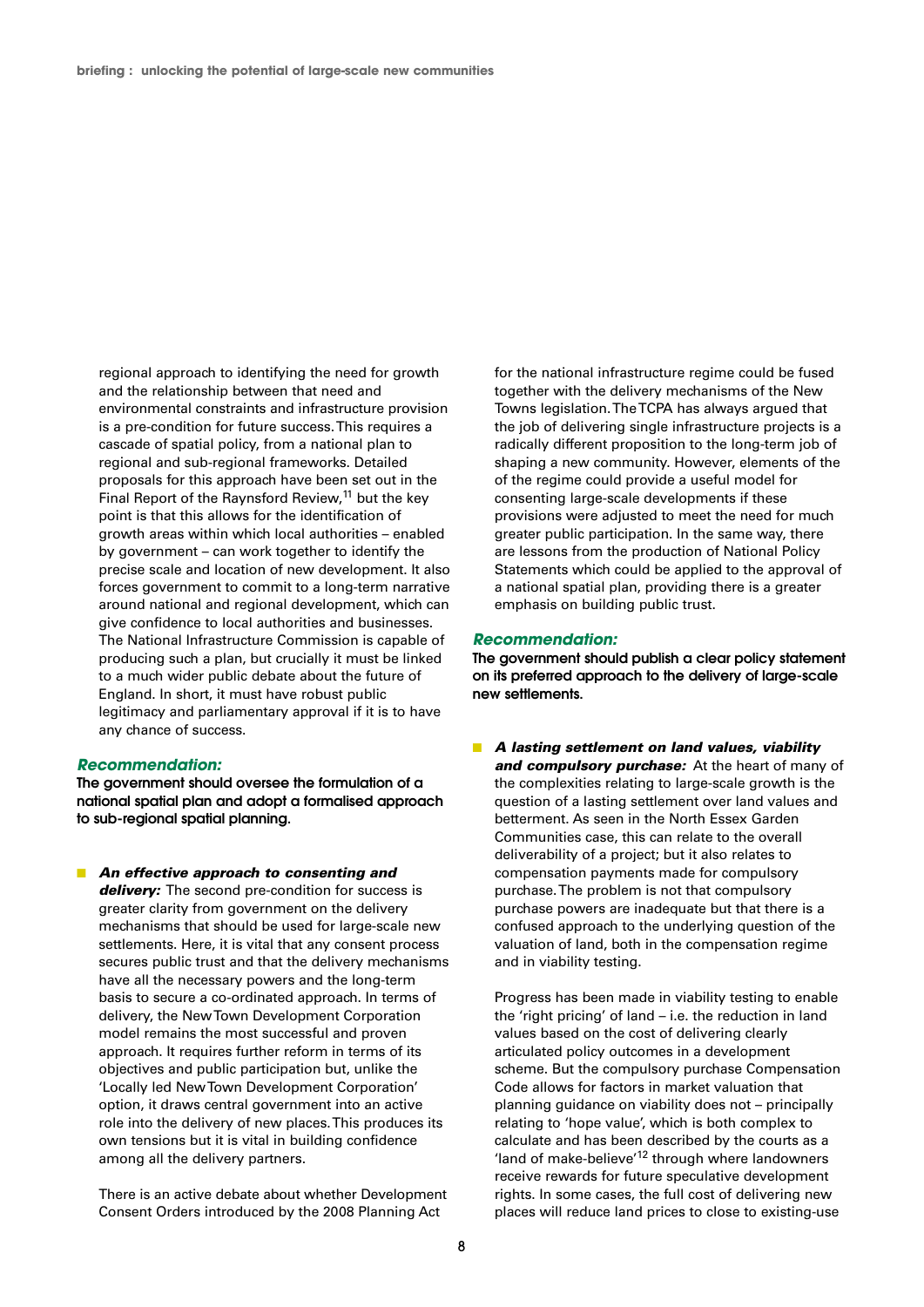value. If government were to support the approach of the Letwin Review then a standardised percentage factor could be applied to this landowner bonus.<sup>13</sup> In any event, it is vital that government provides as much clarity on landowner returns as they do on developer returns and that viability guidance in planning is aligned with the Compensation Code.

One additional concern is the consideration of the reduction of the high returns afforded to housing developers, currently rationalised as merited because of the uncertainty presented by the planning process. Under a Development Corporation model housing developers would be operating under high levels of

certainty, and profit margins may need to be adjusted to acknowledge the shift in the burden of risk.

#### **Recommendation:**

**The government has specified a standardised return for developers on larger-scale sites, and a standardised return should also be identified for landowner returns. The government should also require that viability assessments for larger-scale sites reflect the choice of delivery vehicle. For example, where a New Town Development Corporation is chosen to deliver a largescale new community, the certainties and confidence provided by the use of that vehicle should be reflected in the viability assessment process.** 

#### **Notes**

- 10 New Towns Act 2015? TCPA, Feb. 2014. **https://www.tcpa.org.uk/Handlers/Download.ashx?IDMF=a1abf968-2127-4e0c-a04d-fbed529fb230**
- 11 Planning 2020: Raynsford Review of Planning in England. Final Report. TCPA, Nov. 2018. **https://www.tcpa.org.uk/raynsford-review**
- 12 Myers v Milton Keynes Development Corporation [1974] 1 WLR 696. See **https://swarb.co.uk/myers-v-milton-keynes-developmentcorporation-ca-1974/**
- 13 The degree to which the uplift factors recommended by the Letwin Review are the correct ones is open to debate, but the principle of a standardised formula is an important first step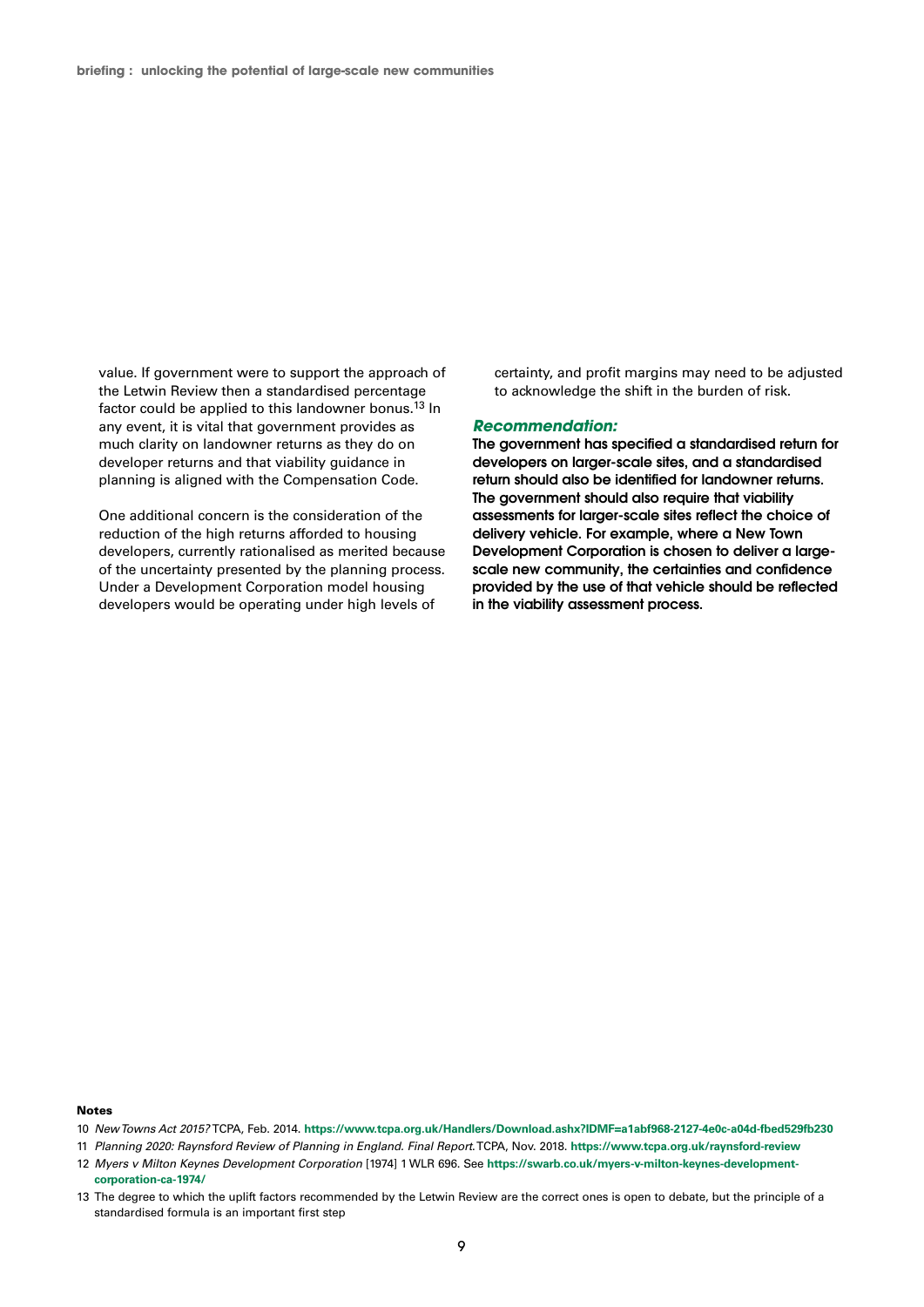### section 6 conclusion

It has been 50 years since the UK designated its last New Town. Over the last ten years there has been renewed interest in building new communities, but, despite heroic achievements by some localities, and the efforts of Homes England, the opportunities for and offered by large-scale development have remained largely unrealised. Some changes can be made now to improve the local delivery of large-scale development, but ultimately the system will be fully unlocked only through

a comprehensive programme of change pursued by central government. The choice between poorly located and poor-quality homes and the opportunities that development at scale can offer in realising a zero-carbon and sustainable future remains the crucial housing delivery issue of the 2020s. This is no longer a question of our technical ability to finance, design and deliver such places: it simply a question of the political will to achieve them.